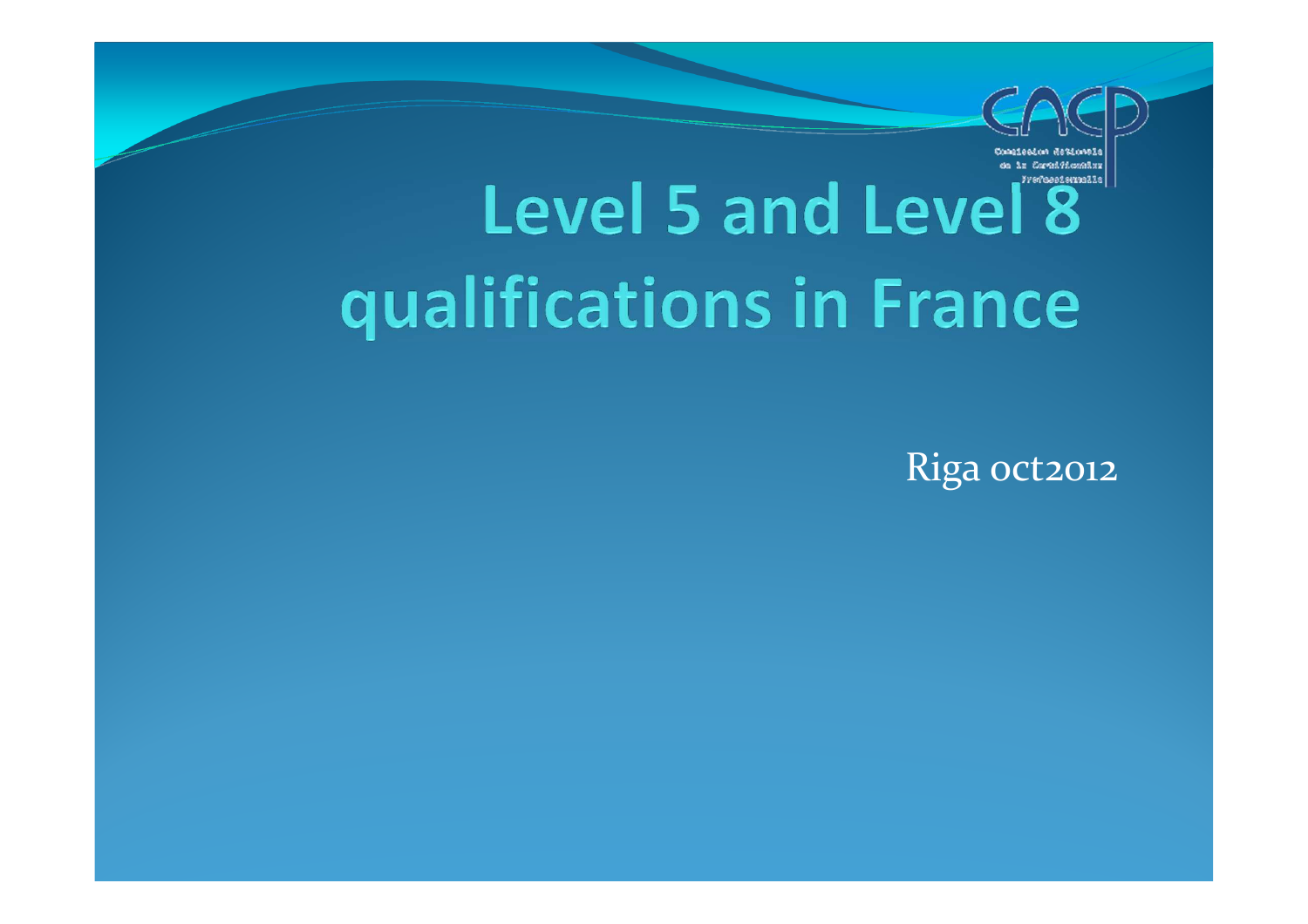#### General information on the French nqf

- Registration is not compulsory
- Registration is regulated by law:
- If the qualification is under the responsibility of a ministry where the pattern of the qualification can be discussed in commissions with social partners -> registration **by law** (7 ministries)
- HE: if habilitation by the ministry in charge of HE registration **by law**
- Publication on the official website: formulation in LO and Validation of prior learning checked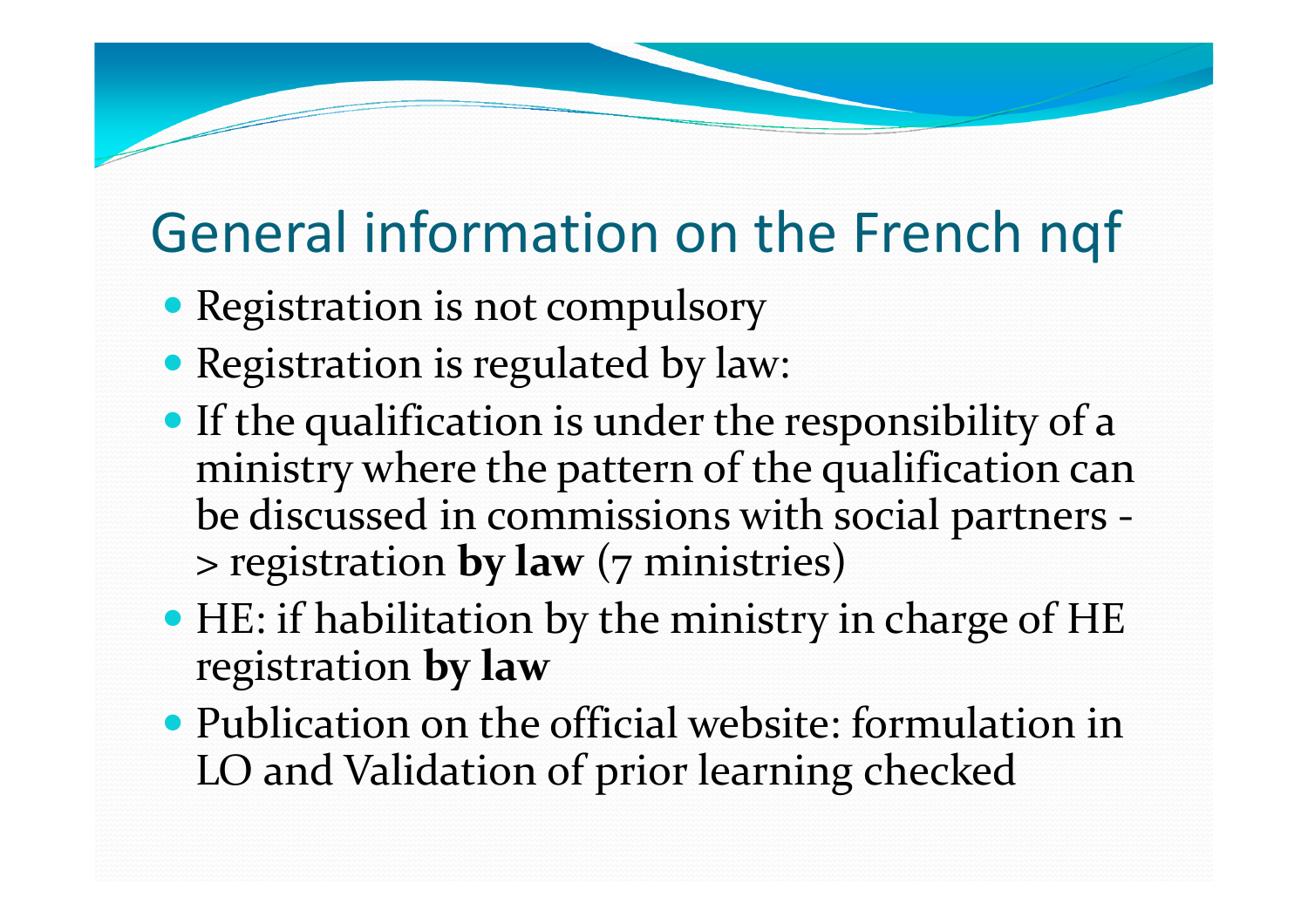#### General information about the F. NQF

- **•** If there is no discussion with social partners: a process to analyze if the qualification is compliant with the criteria of the Commission nationale de lacertification professionnelle
- A publication of an official text of the minister in charge of the Employment and VET.
- A bottom up system (qualifications or diploma are made by their « owners » and then controled and accredited)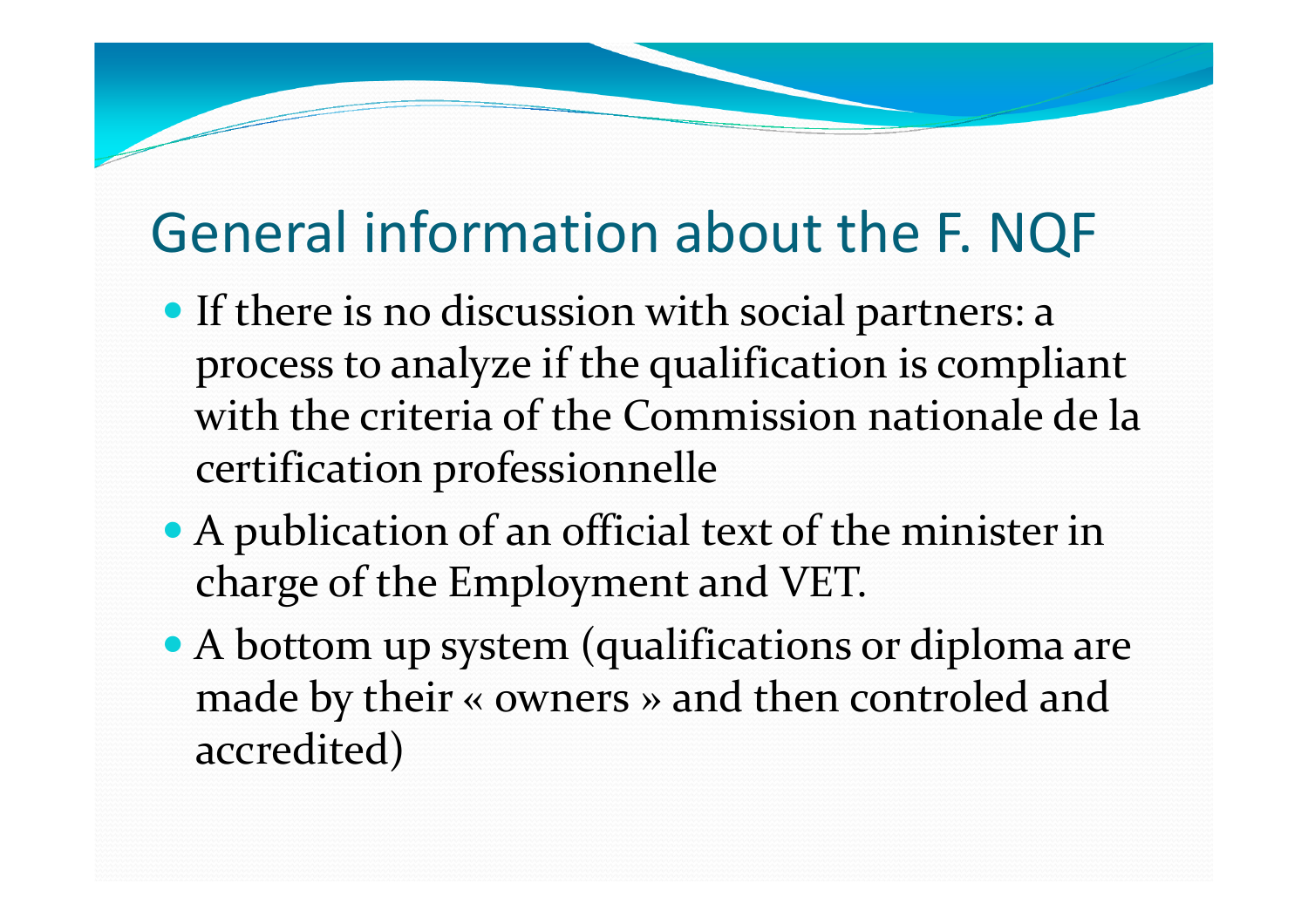# The definition of the level III (5 EQF)

 Level III (5 EQF) qualifications attest a higher level of knowledge and abilities without includingexpertise in the scientific grounding of the relevant fields. The required abilities and knowledge enable design and/or supervisory and/or management responsibilities to be assumed autonomously or independently.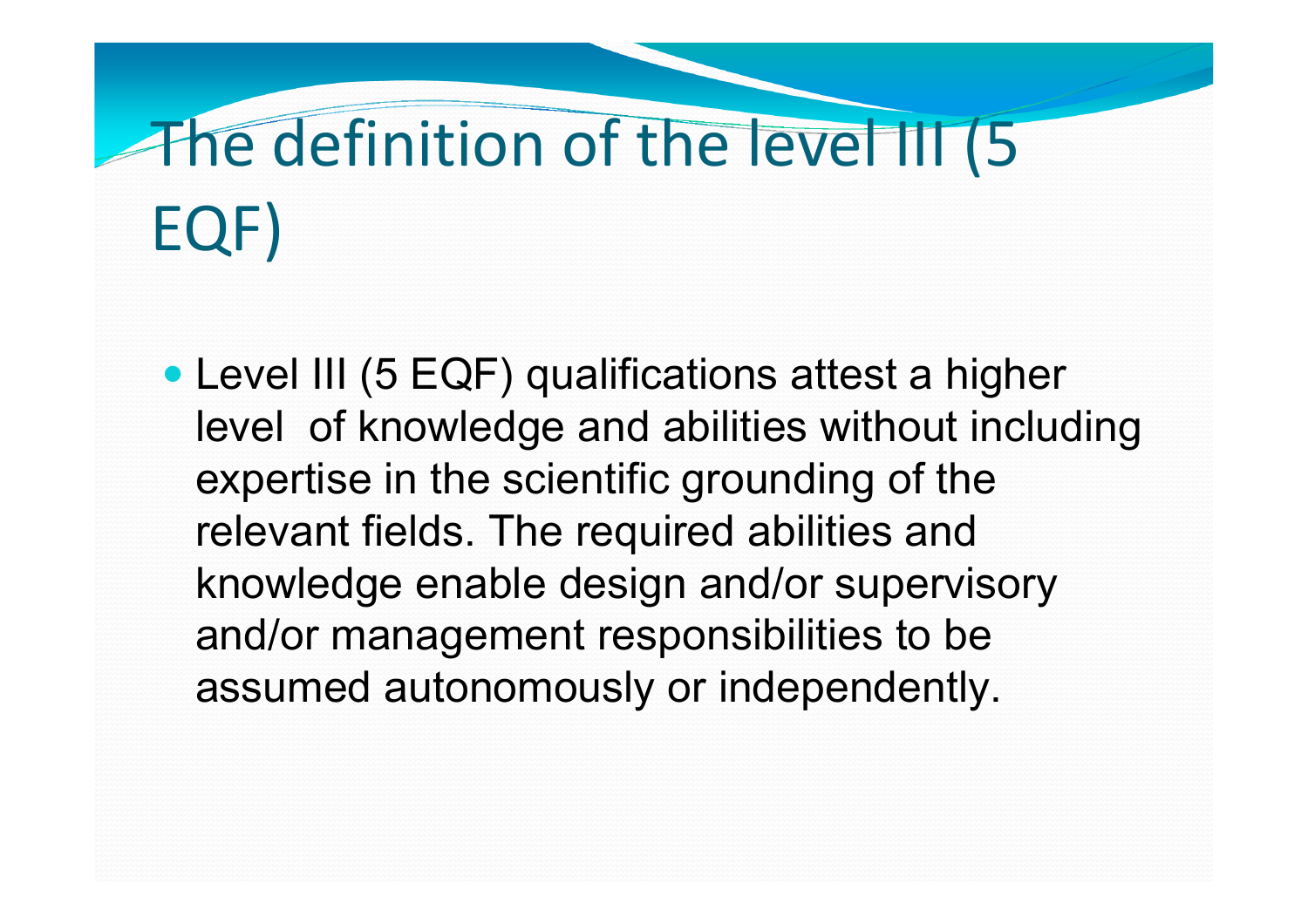#### EQF Level 5 :An important level for the French NQF

More than 900 qualifications ( $>10\%$  of the qualifications registered) Either in VET, in tertiary or in HE In many fields:industry, crafts, arts , health , tourism and services and having different signification on the labour market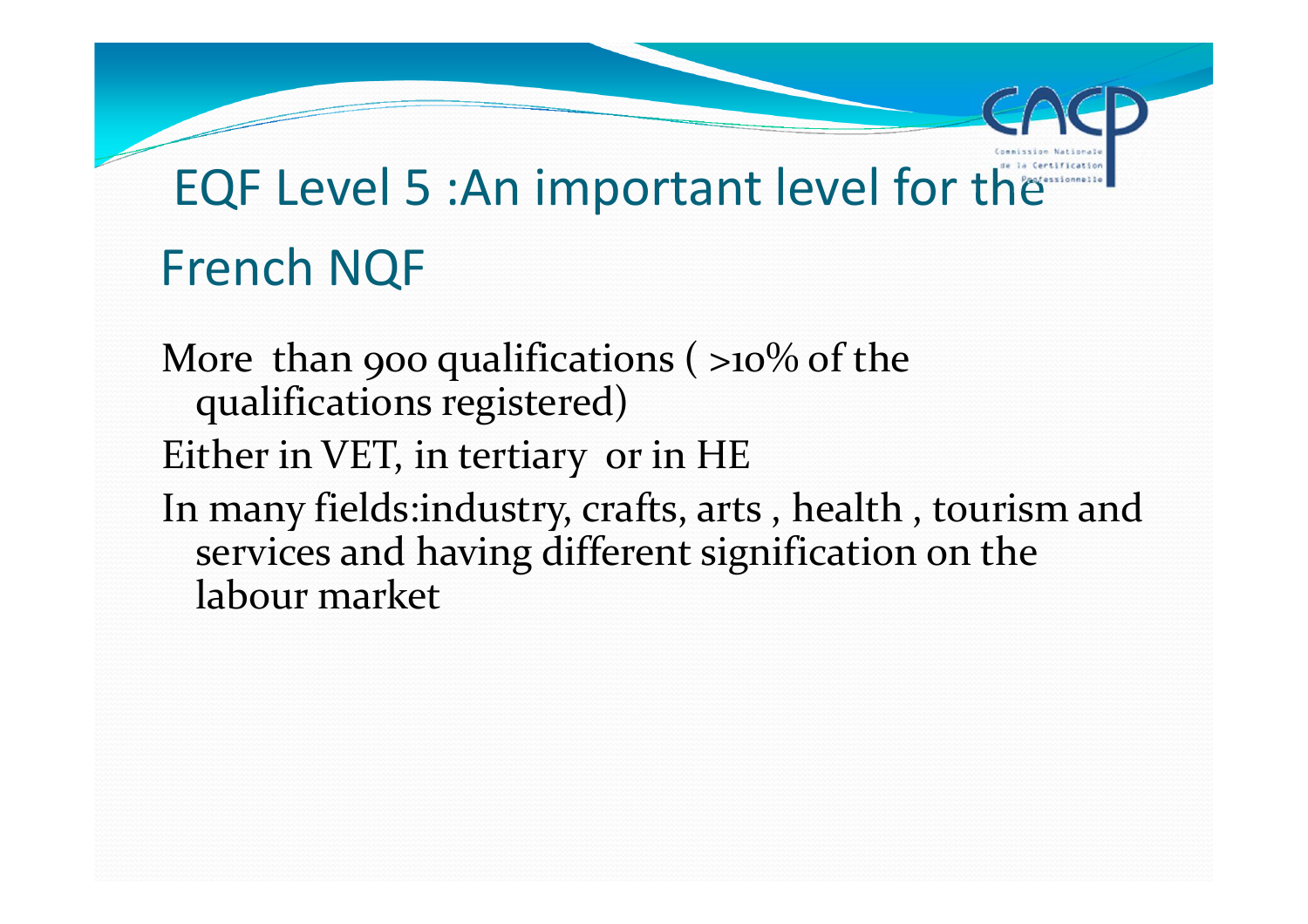# The meanings of EQFlevel 5 in France

- In arts: « somebody who is an artist but who is able to manage a small enterprise » ex Diplôme des métiers d'art Art du bijou et du joyau (arts ofjewels and gems)
- Webmaster level 5(VET) : knows all the necessary technical aspects but is able to monitor tehnological developments and to have a complete view of the costs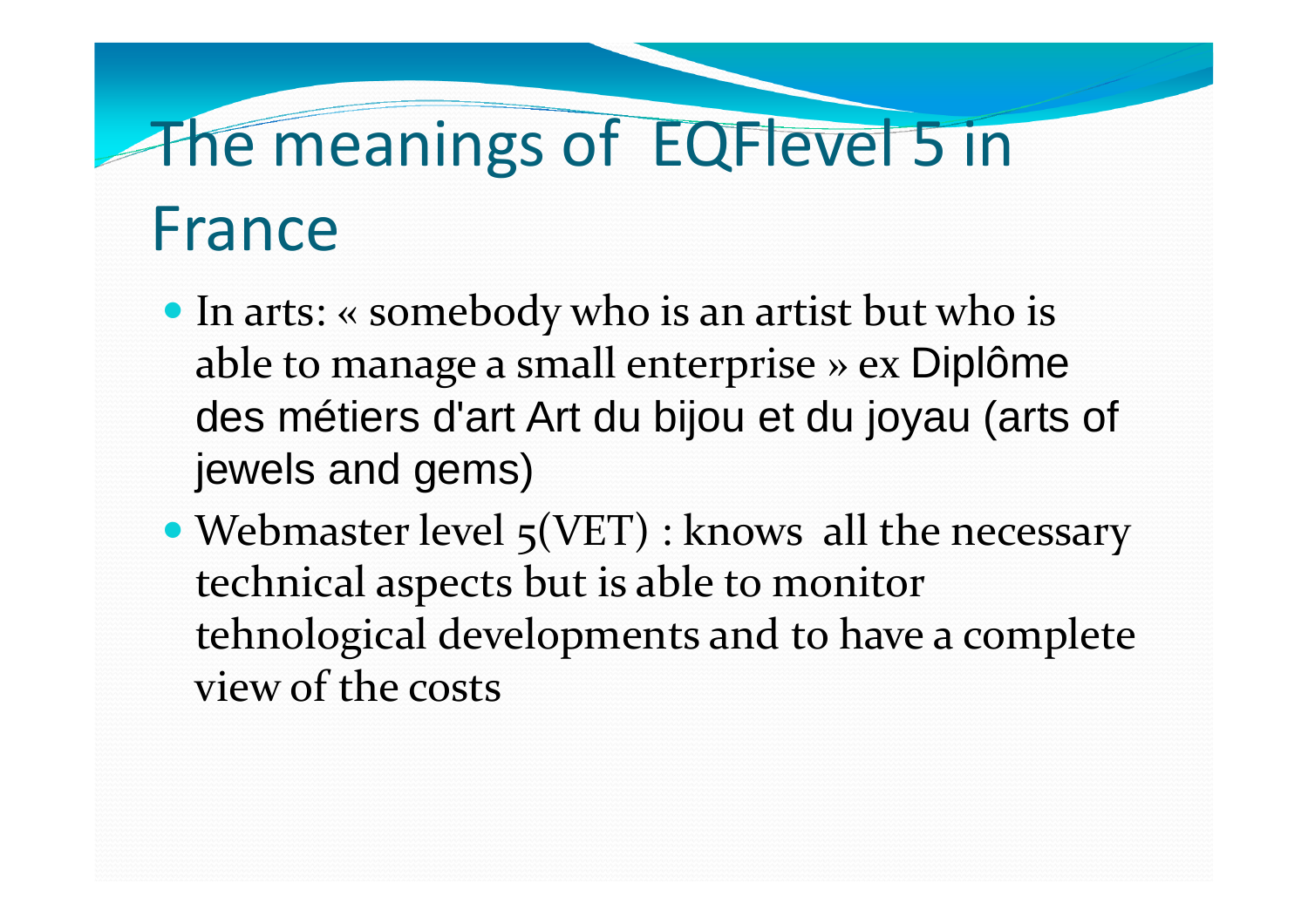# A creation of the 60s

- A need of the labour market during a growth period (technicians and upper technicians), trained or not by the Education system
- At the time short curricula (2 years)
- Now the duration is only used for initial training,because the certifications are described in  $LO$
- Cooperation between stakeholders to develop the curricula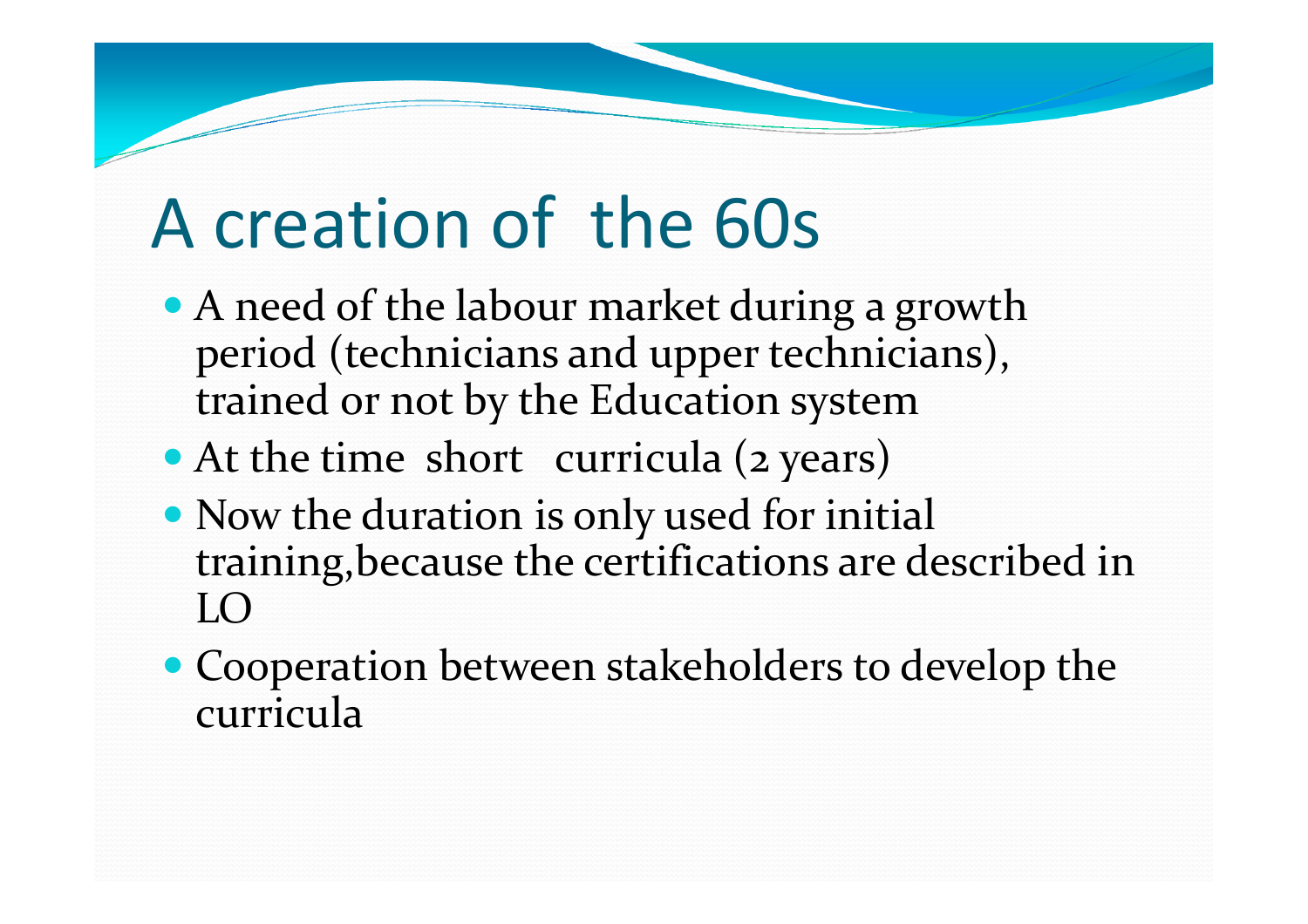# Many qualifications

- The « brevet de techniciens supérieurs « (ministry in charge of education) : 1959
- -> for a direct integration into the labour market
	- > the « twin » qualification of the ministry in charge of agriculture
	- >the ministry in charge of HE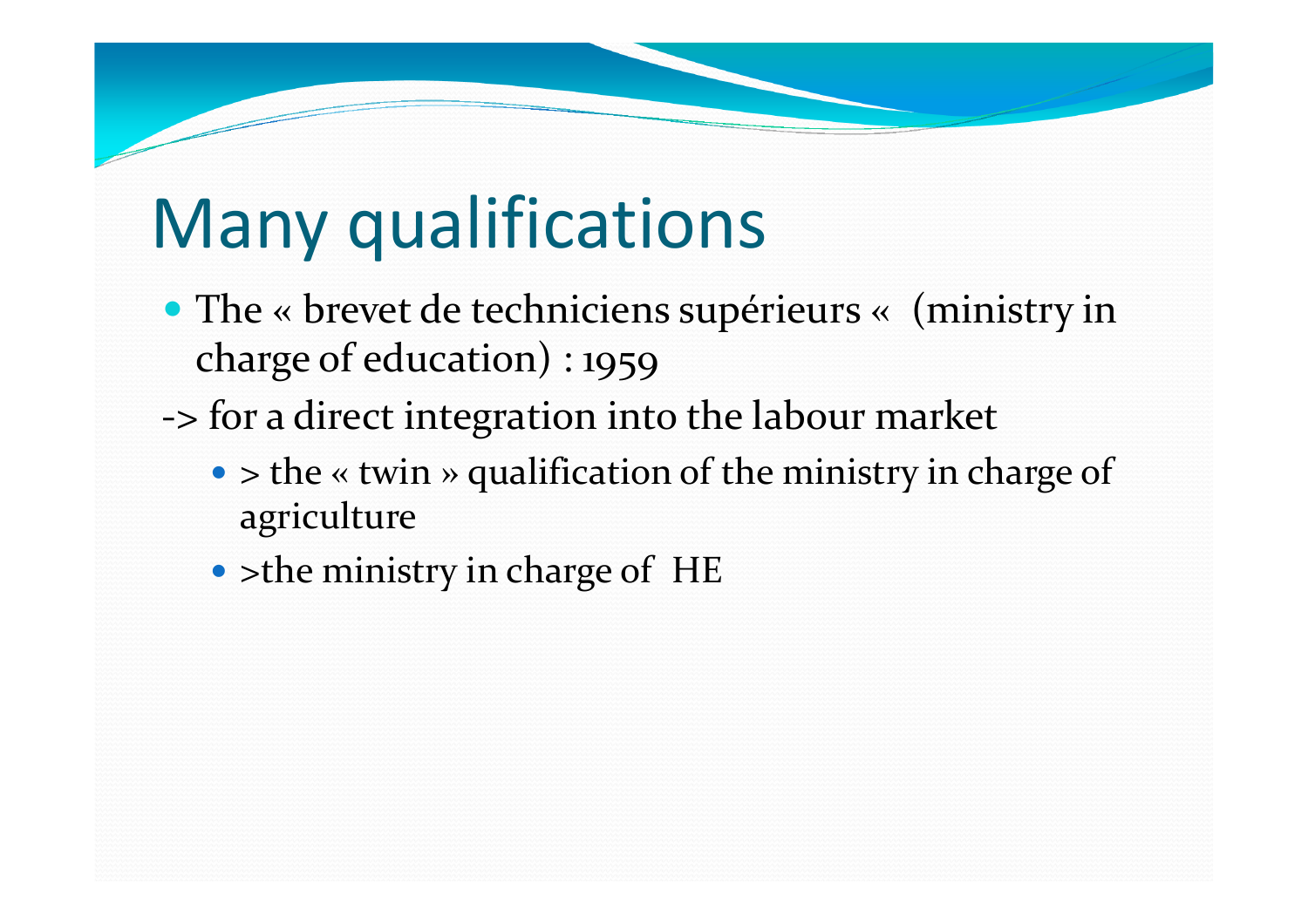# Many providers

- The ministry in charge of sports
- The ministry in charge of health (most of the qualifications ,for instance Medical Laboratory Technician )
- The chambers of crafts and trade, the chambers of industry
- many private providers ( ex webmaster,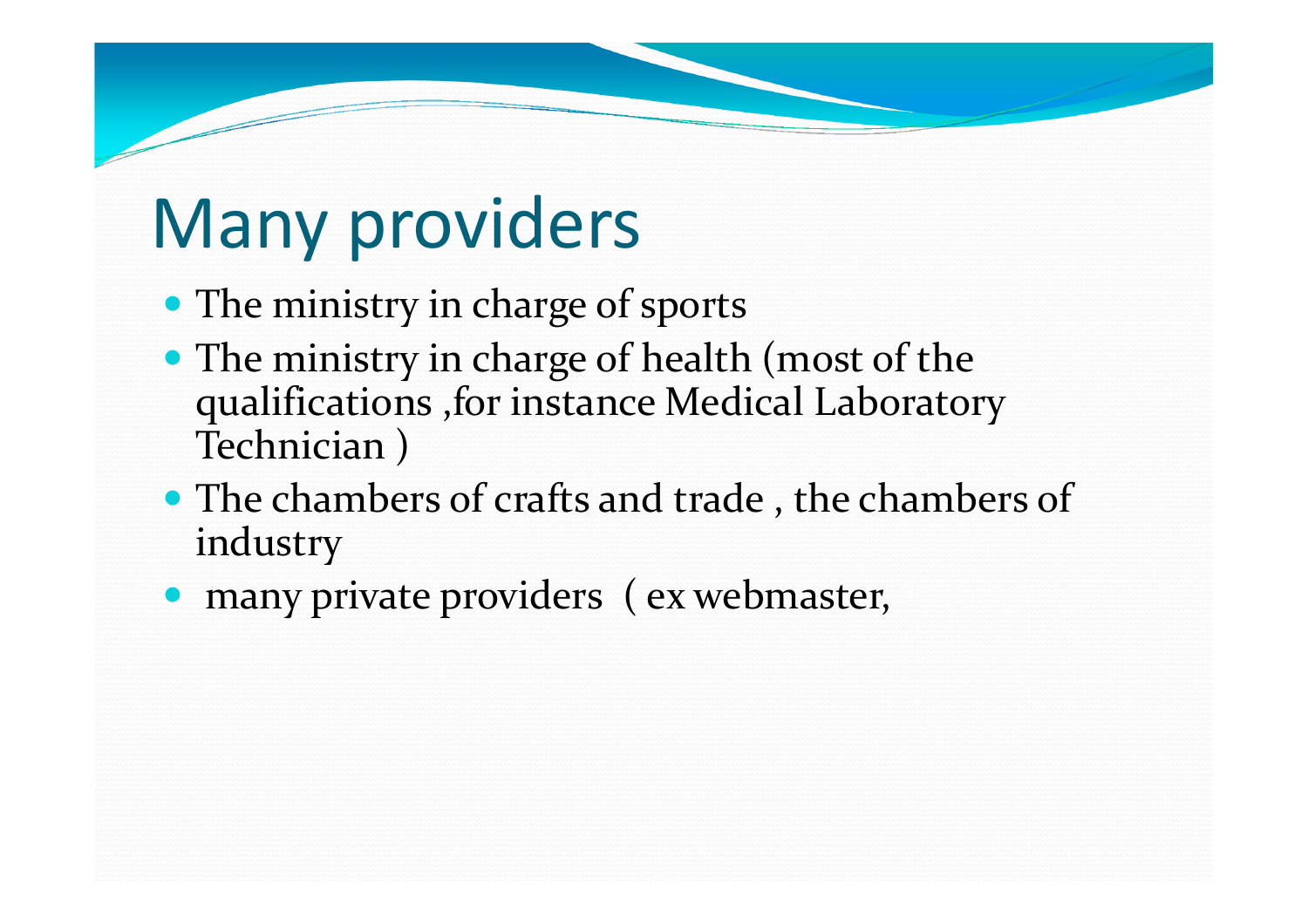# Some points about these qualifications

- A qualification oriented towards the labour market which proves:
- That people have a high technical level in the and autonomy ( many « techniciens supérieurs » upper techicians or « techniciens conseils »)
- The ability to organize the work of other people and to train them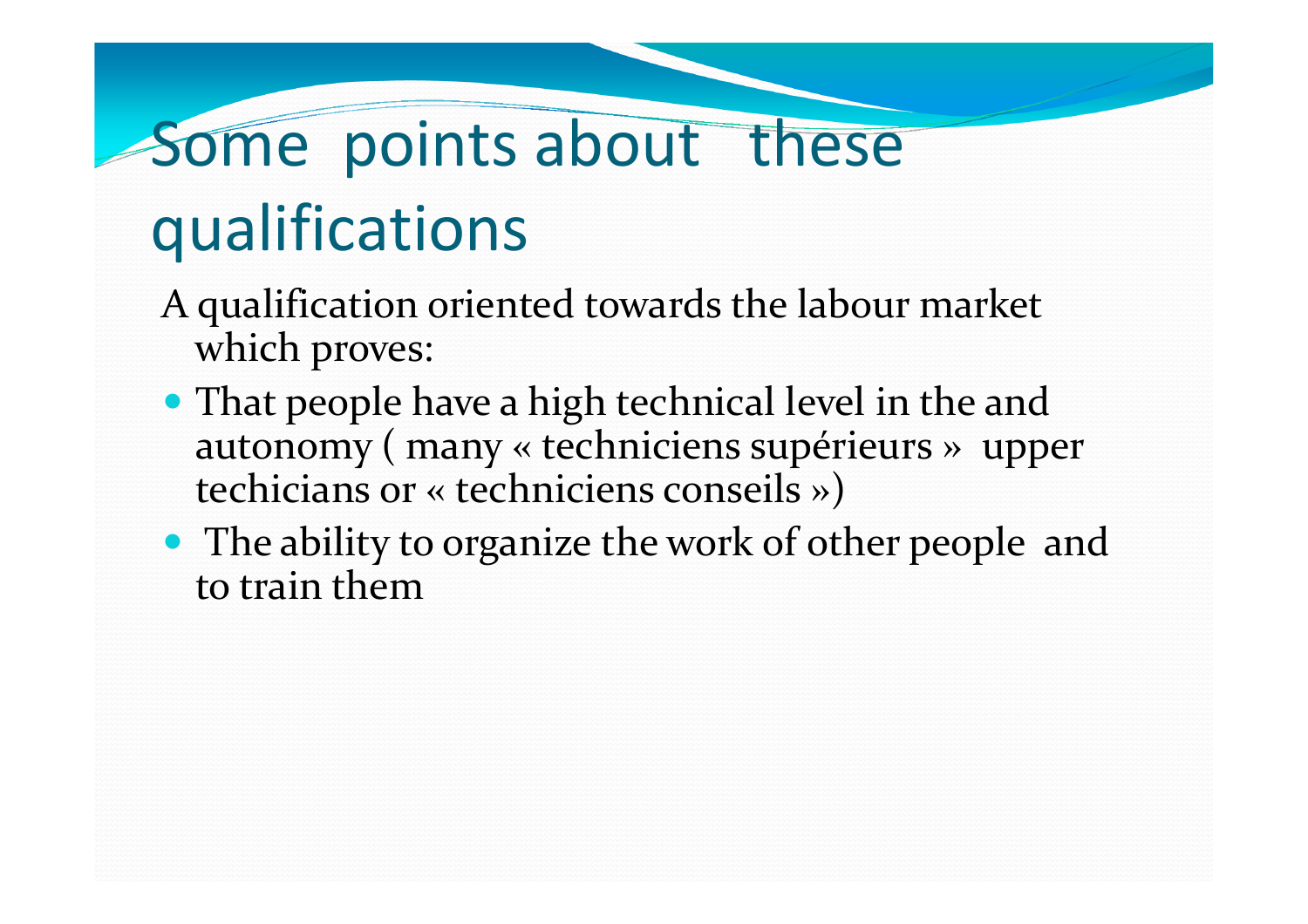# Some points about these qualifications VET and HE

- level entry : level 4 (*but It is possible to enter these training without the baccalaureat (an analyse by a commission*)
- Validation of prior learning possible (VAE, recognition of non formal learning)
- Expressed in learning outcomes (because of the orientation towards an immediate integration into the labour market)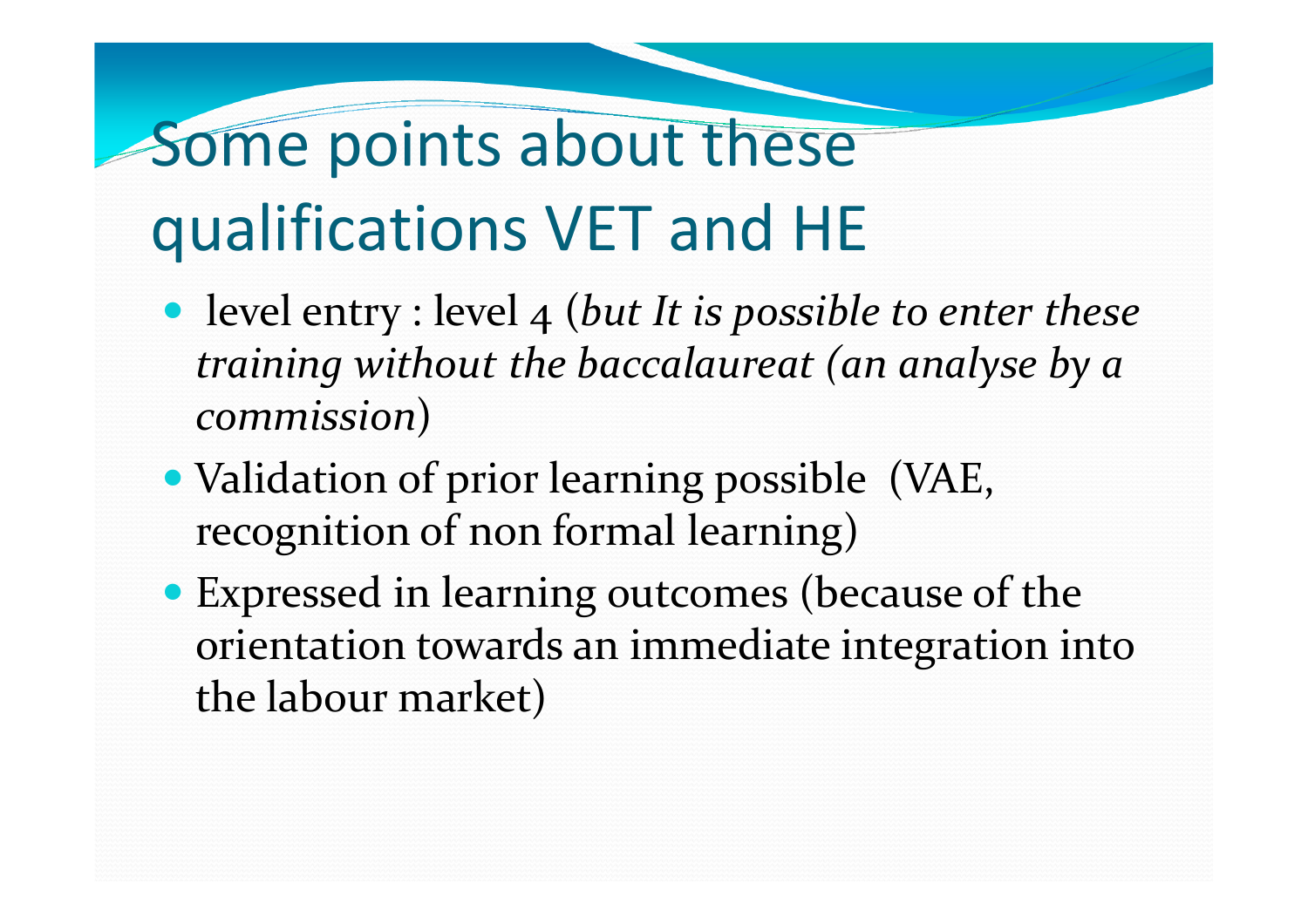# Common points

- The involvement of employers: the content of the qualification, the assessment
- Sandwich courses or apprenticeship used in all fields
- In initial training : 2 years after school leaving at level 4 of education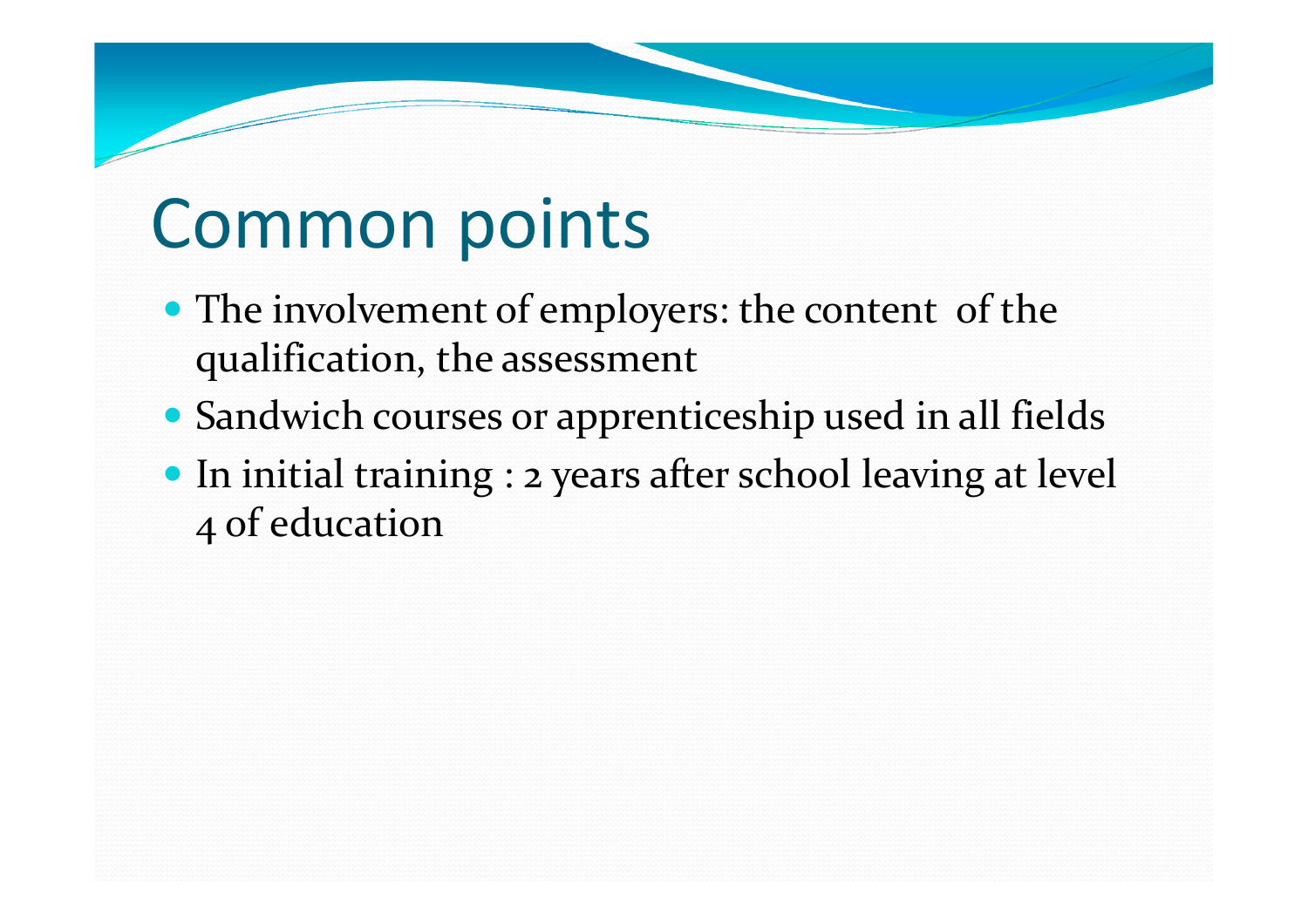## Pathways

- Two specializations : possible to get 2 qualifications in 3 years because of a common curriculum in the first year (ministry in charge of education, and agriculture)
- How to become an engineer : the example of the ITII *(institut des techniques ingénieurs de l'industrie)* : technicians selected to get the grade of master with a « titre d'ingenieur » by initial or apprenticeship ( 1450 engineers in apprenticeship in 2011- <sup>3</sup>8 schools or universities involved)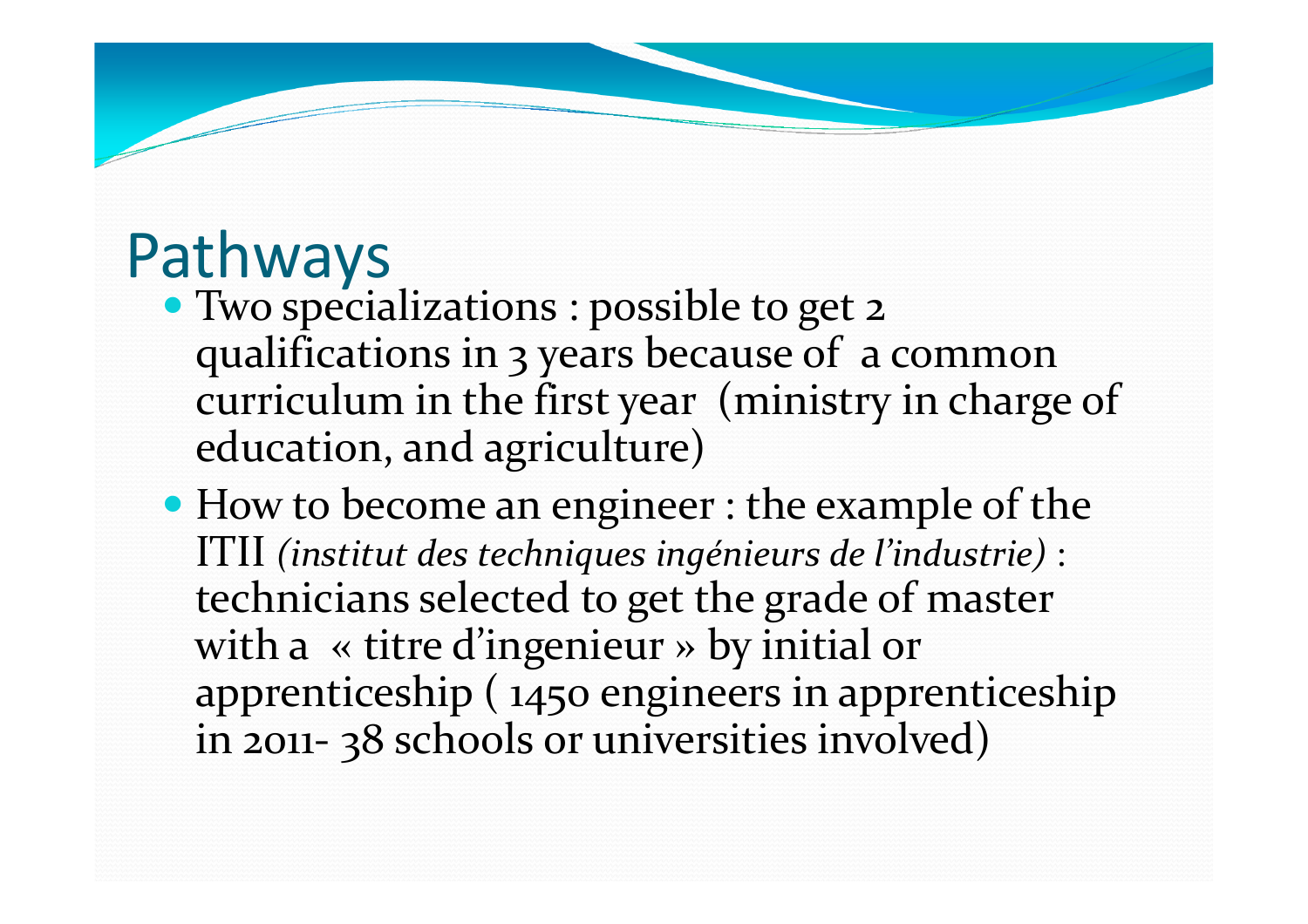# Pathways

- The choice: for the level 5 HE diplomas, 120 ECTS, to show the possibility to go further ( Bologna process)
- For the other qualifications: ECTS are not forbidden , ECVET only under experimentation)
- Pathways to tertiary VET and HE (bachelor grade)
- A dilemma : ECTS or ECVET ? Or ECTS and ECVET? (but not a mix of the two systems)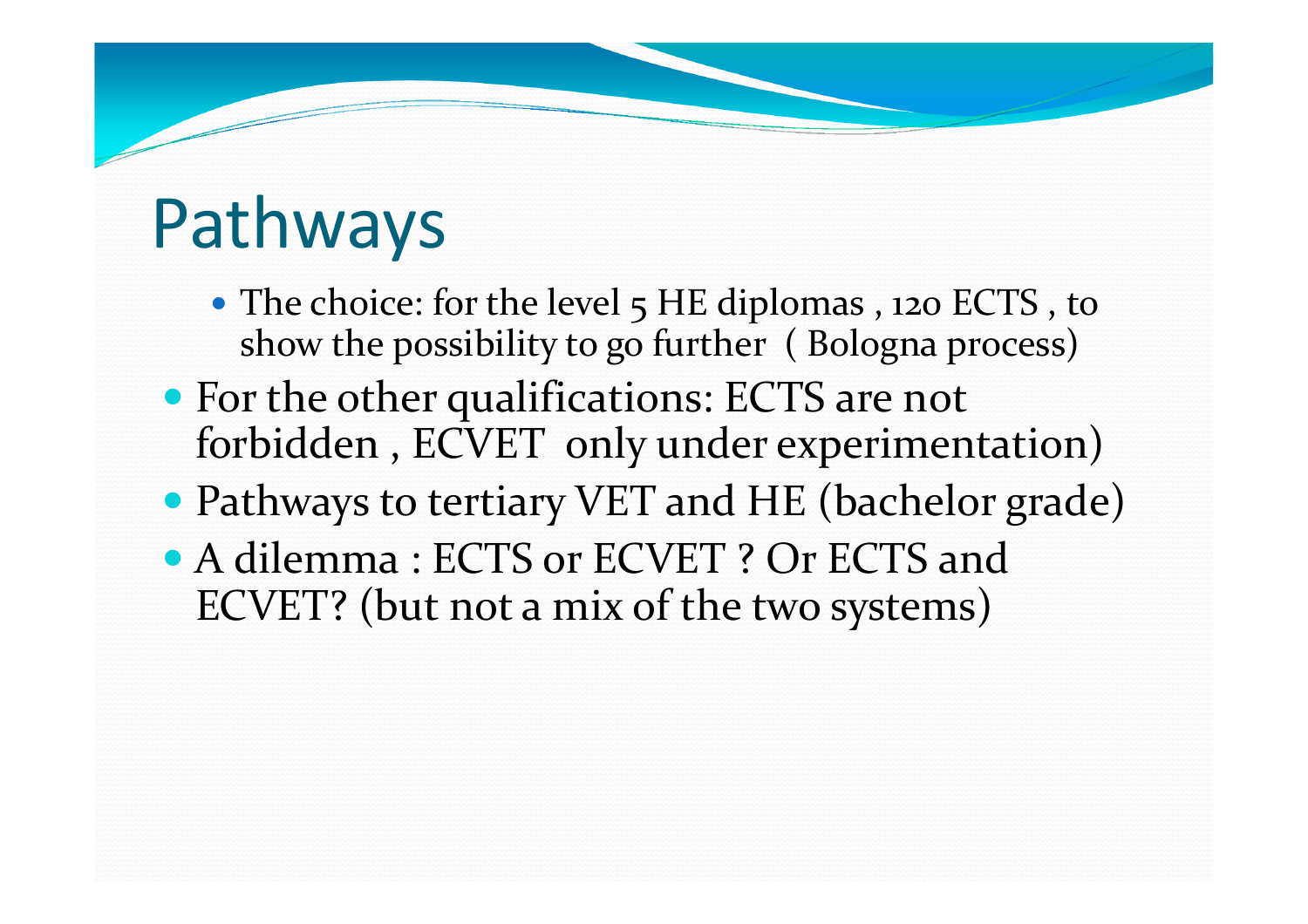# A paradox with the Bologna

#### process

- Qualifications which lead directly to the labour market
- But some are desappearing because of the Blogna process ( DEUST)
- Many students go on and enter the Bologna process (licence professionnelles level 6..)and areemployed because of their prior short qualification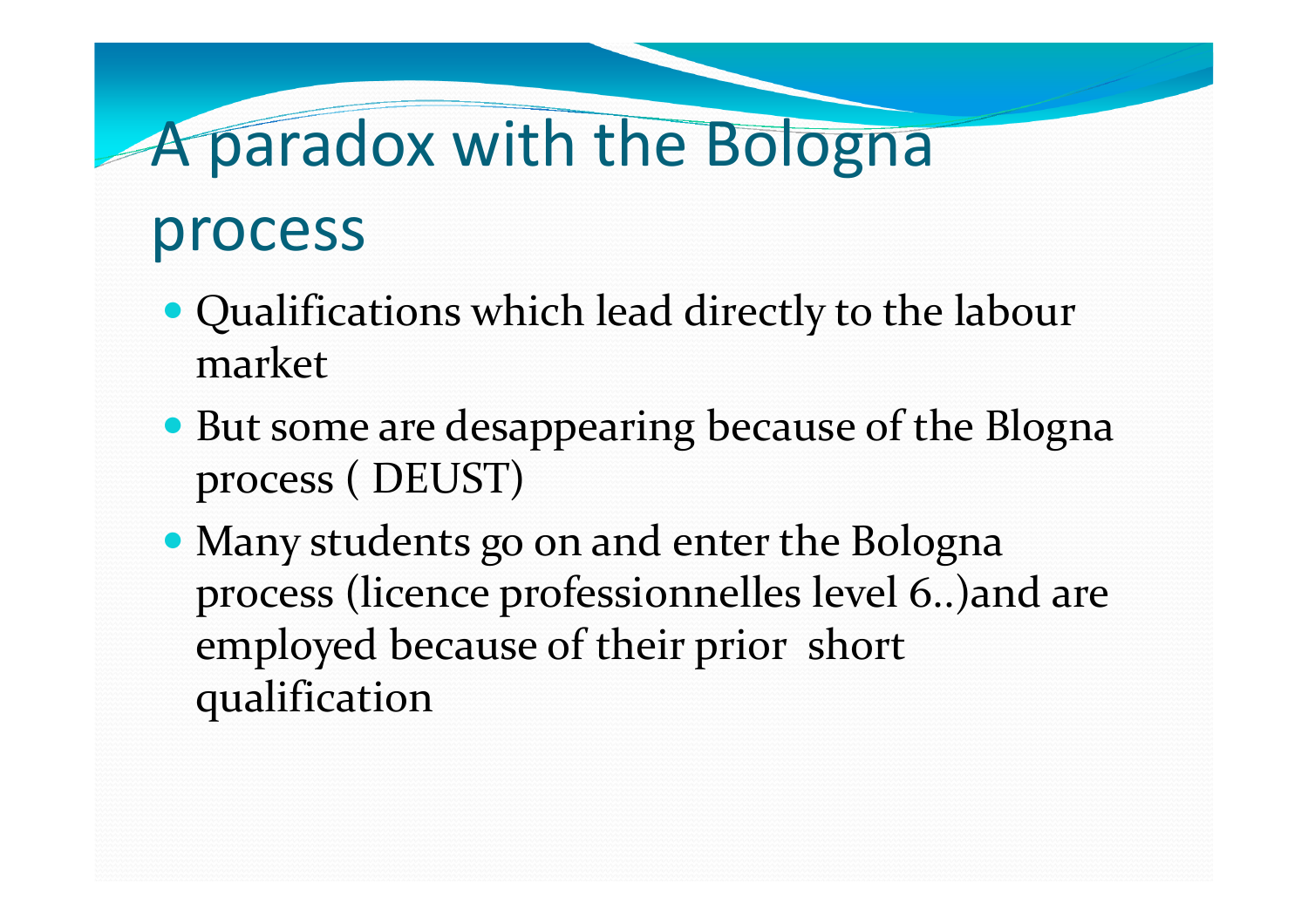### The pathways

- The choice: for the HE system, 120 ECTS, to show the possibility to go further ( Bologna process)
- For the other qualifications: ECTS are not forbidden , ECVET less developped (only under experimentation)
- Pathways to tertiary VET and HE (bachelor grade)
- A dilemma : ECTS or ECVET ? Or ECTS and ECVET? (but not a mix of the two systems)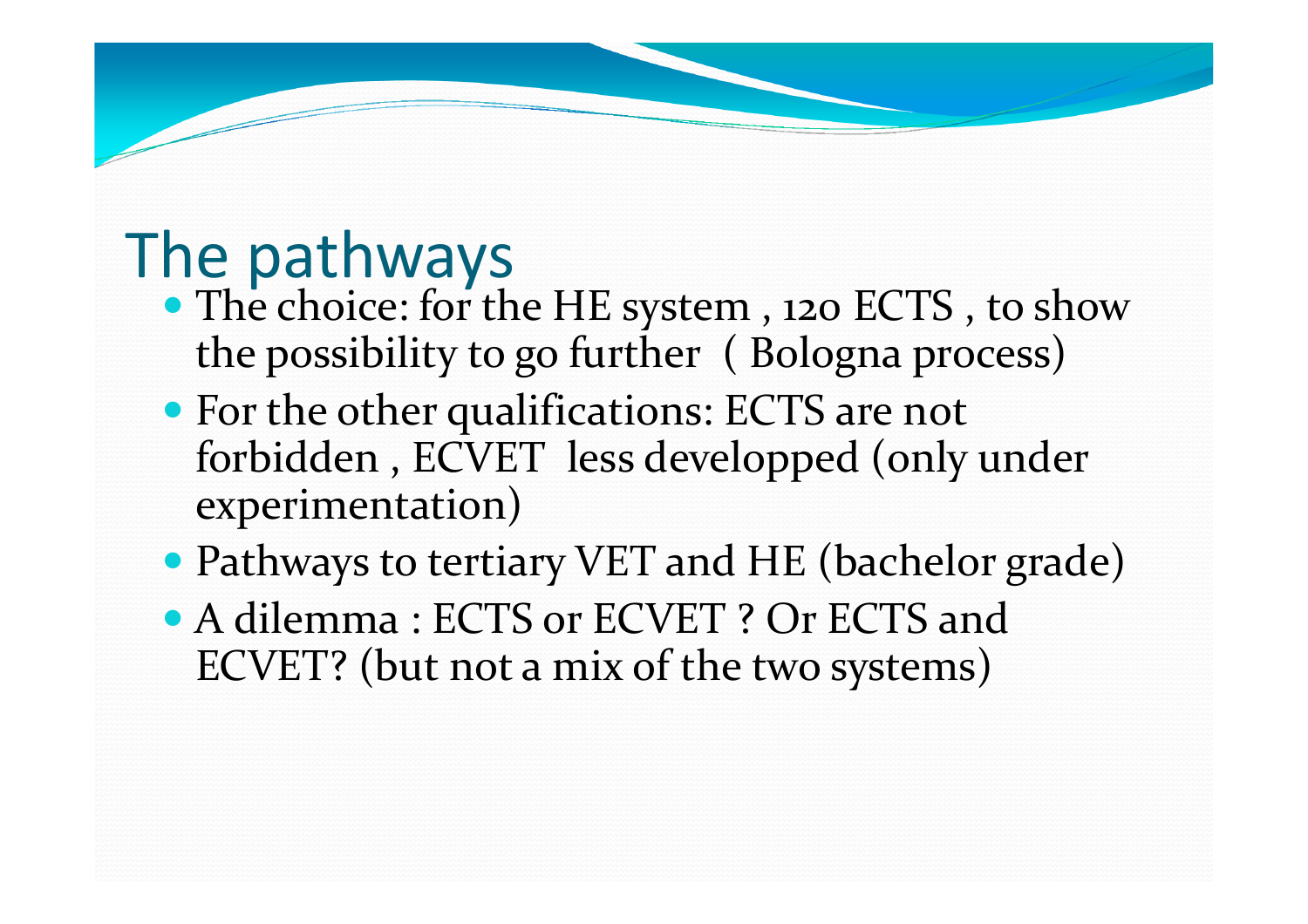## Some information about 2 formal qualifications BTS and DUT

- BTS(ministry in charge of education) graduation for upper technicians -BTSA similar but in chargeof the ministry of agriculture-
- 88 BTS within 4 fields : industry, services, health and nursing, arts
- Created after the analysis of the commissions which create VET certifications for the ministry incharge of education – bac professionnel for instance ( state and social partners)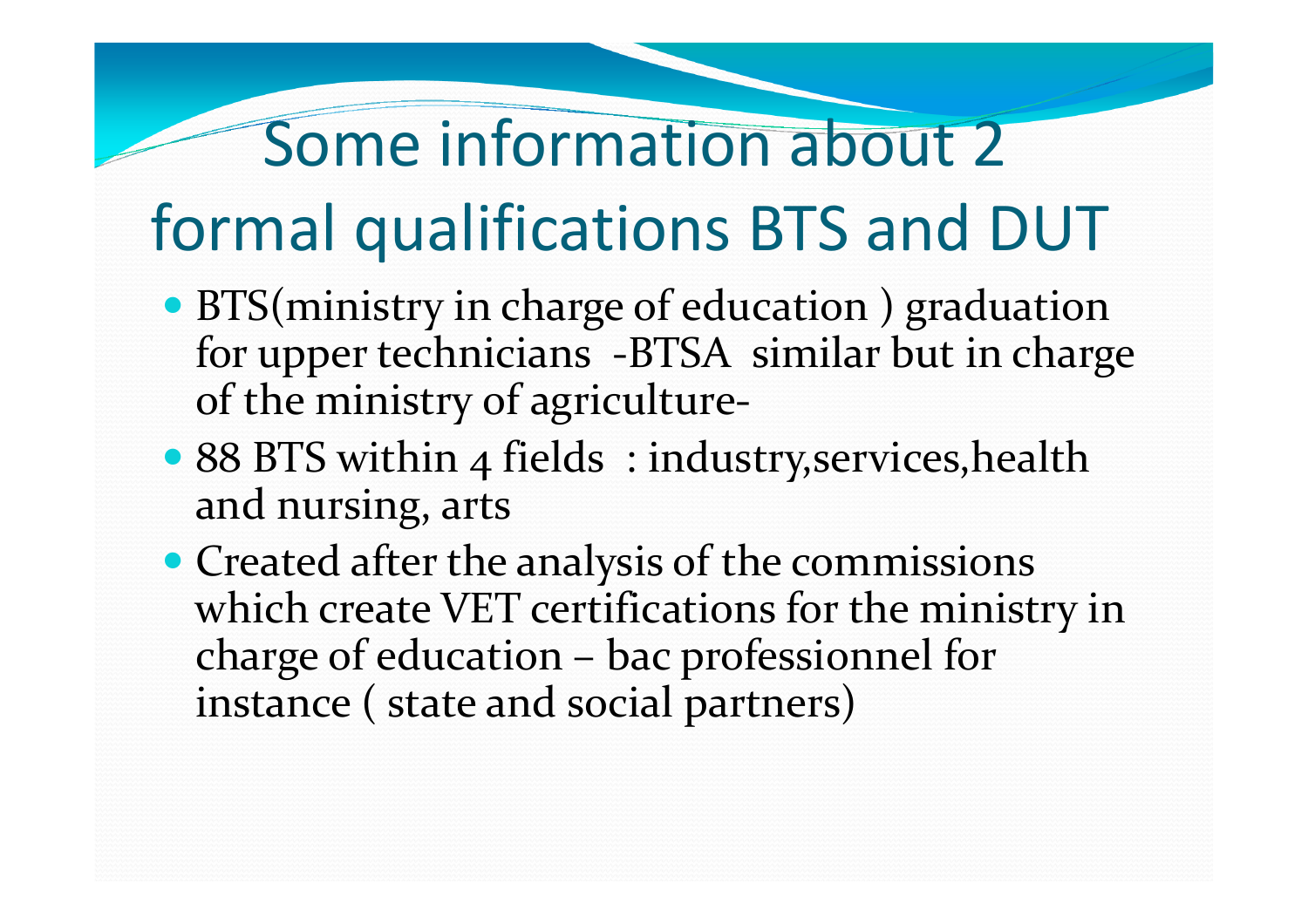# Some information about 2 formal qualifications BTS and DUT

- DUT diplomes universitaires de technologie (DUT-> HE)  $24 \times$  specialities  $\rightarrow$  15 in the field of industry, 9 in the field of services
- Created by sectoral commissions with teachers, upper technicians and employers at a national level.National curricula .
- An overarching commission which can propose evolutions(in charge also of some QA aspects)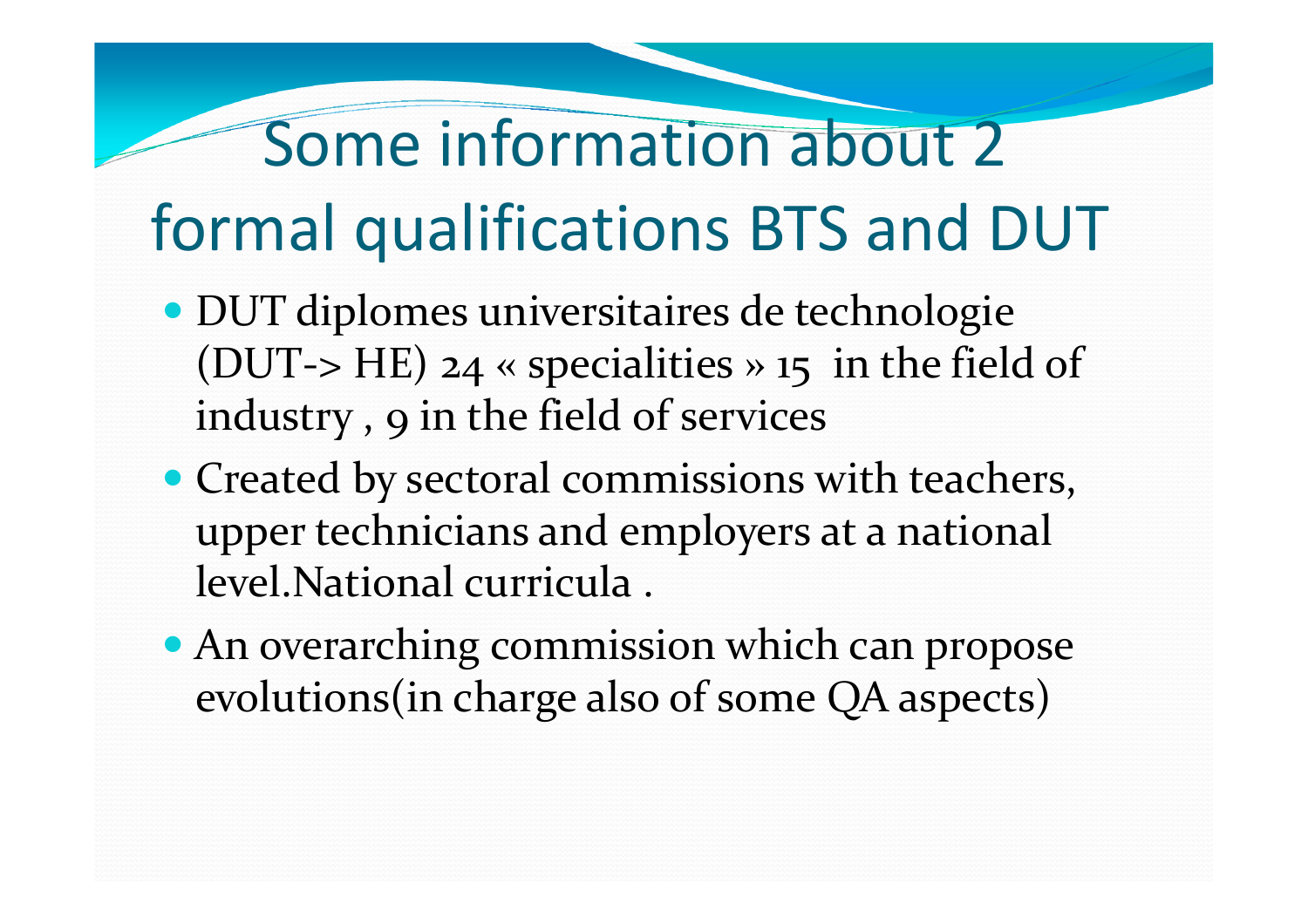# Some statistics

• BTS: (2010) Production (industry) :29 184 ( 26,2% )Services (including health) 84 319 ( 73,2%)DUT ( 2009) Production (industry) 19404Services : 15 587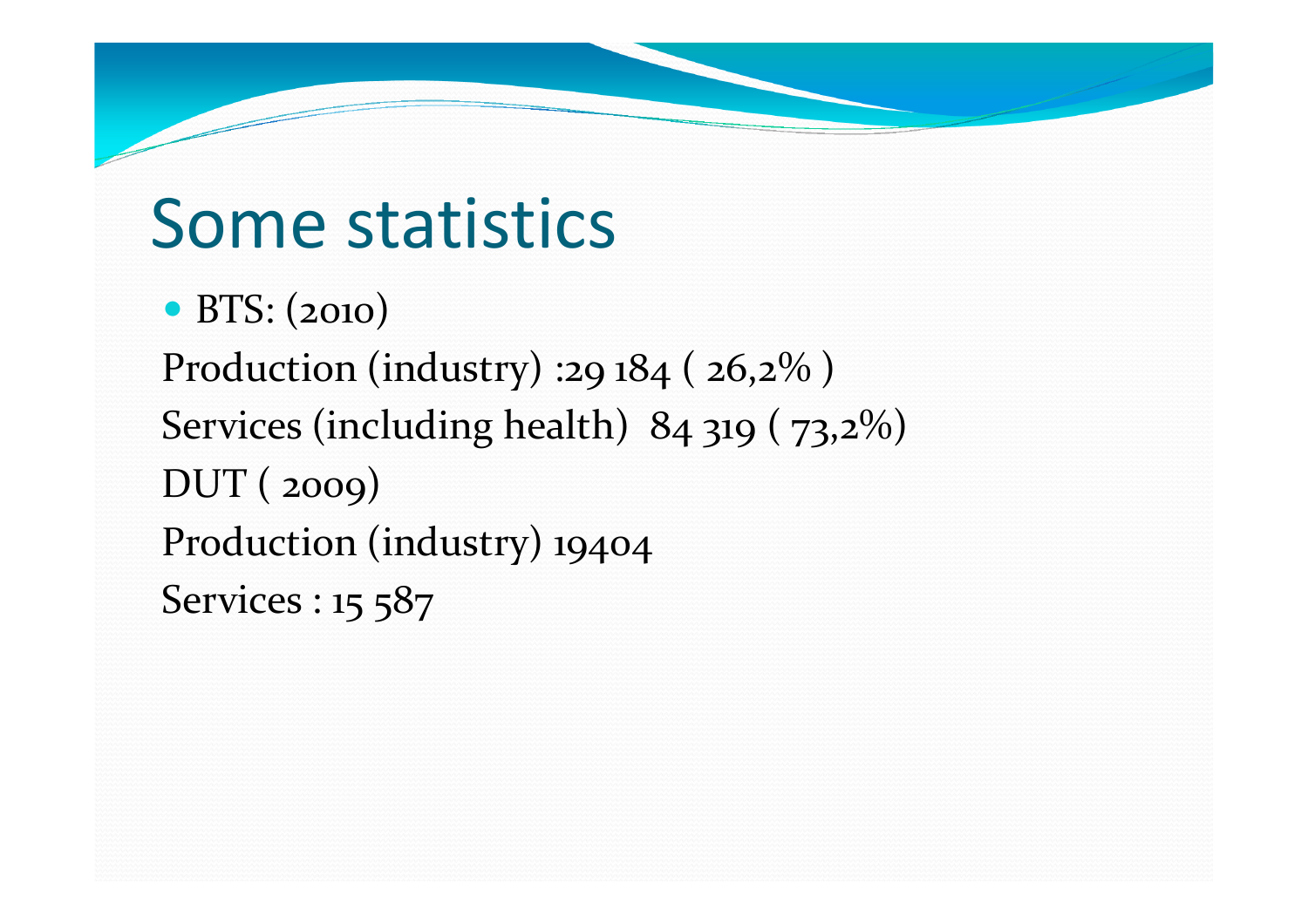### Level 8

- For the time being France is studying this level, but strong indications
- PHD grades (« doctorat » in French), and qualifications recognised at this level by the ministry in charge of HE (pharmacists )
- This level must describe a qualification and not a level of knowledge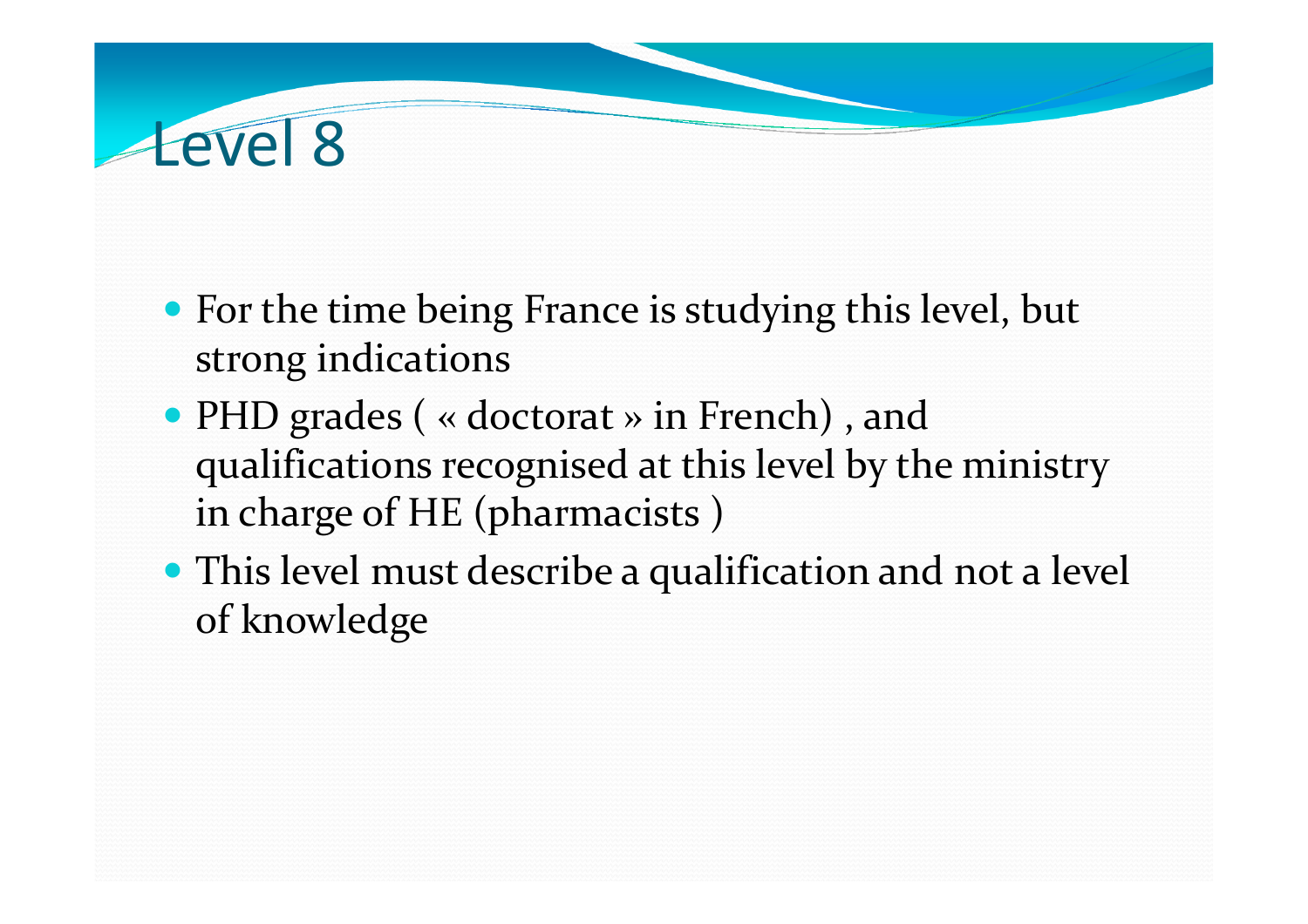### Level 8

- These qualifications must not be a specialization (for instance qualifications opened to people who are already engineers –grade of master and specialize them French institute for petrol )
- The descriptors are not totally written, but the decision was taken not to base this level on the learning outcomes of PHD, too much focused on the HE teacher's occupations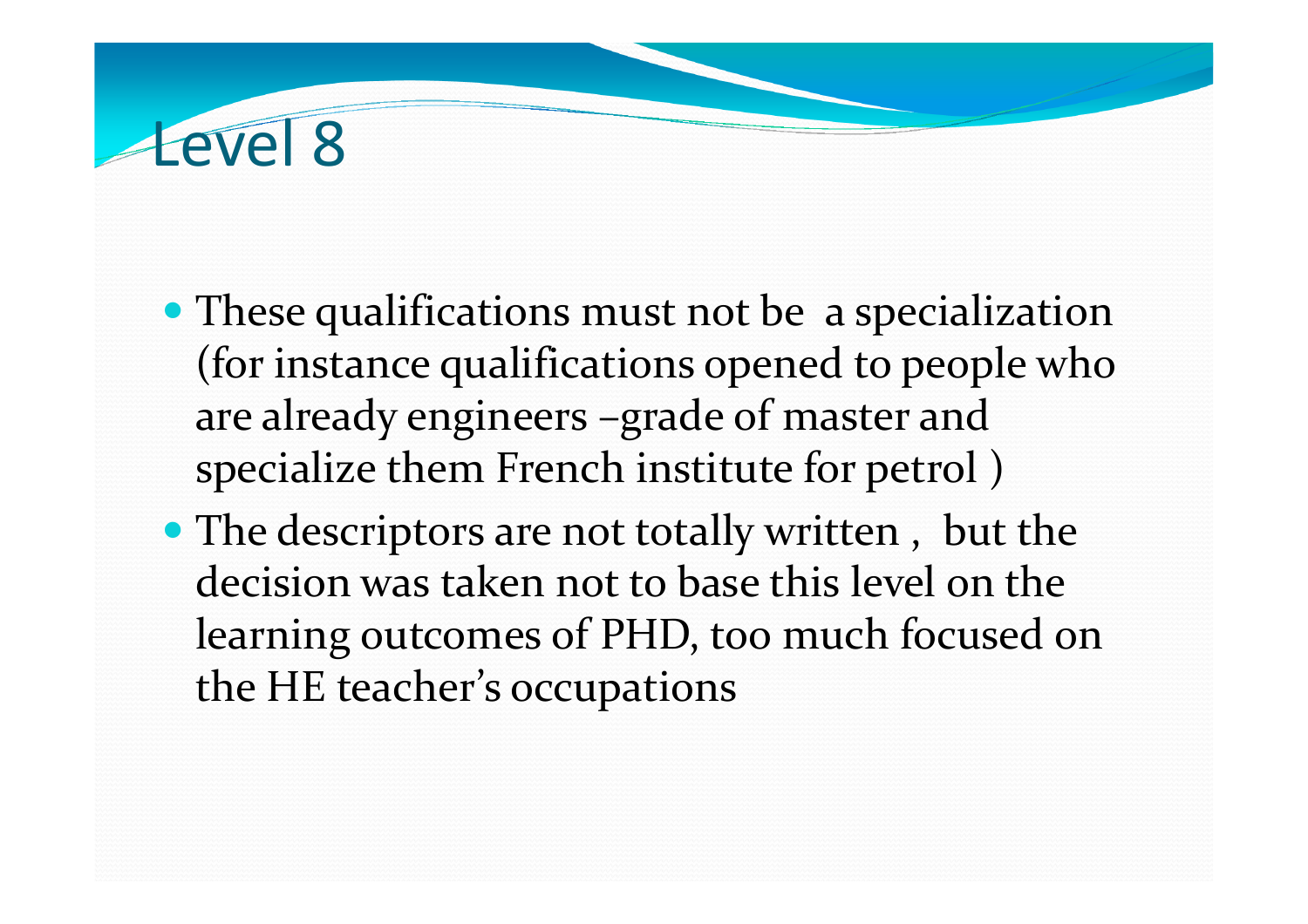# Level 8

- Turned towards upper management and integration of different fields
- A consequence of the reflection on level 8 and the relevance of the NQF to the carreer world: a refusal of the employers to put the PHD at the highest rank incollective agreements on wages